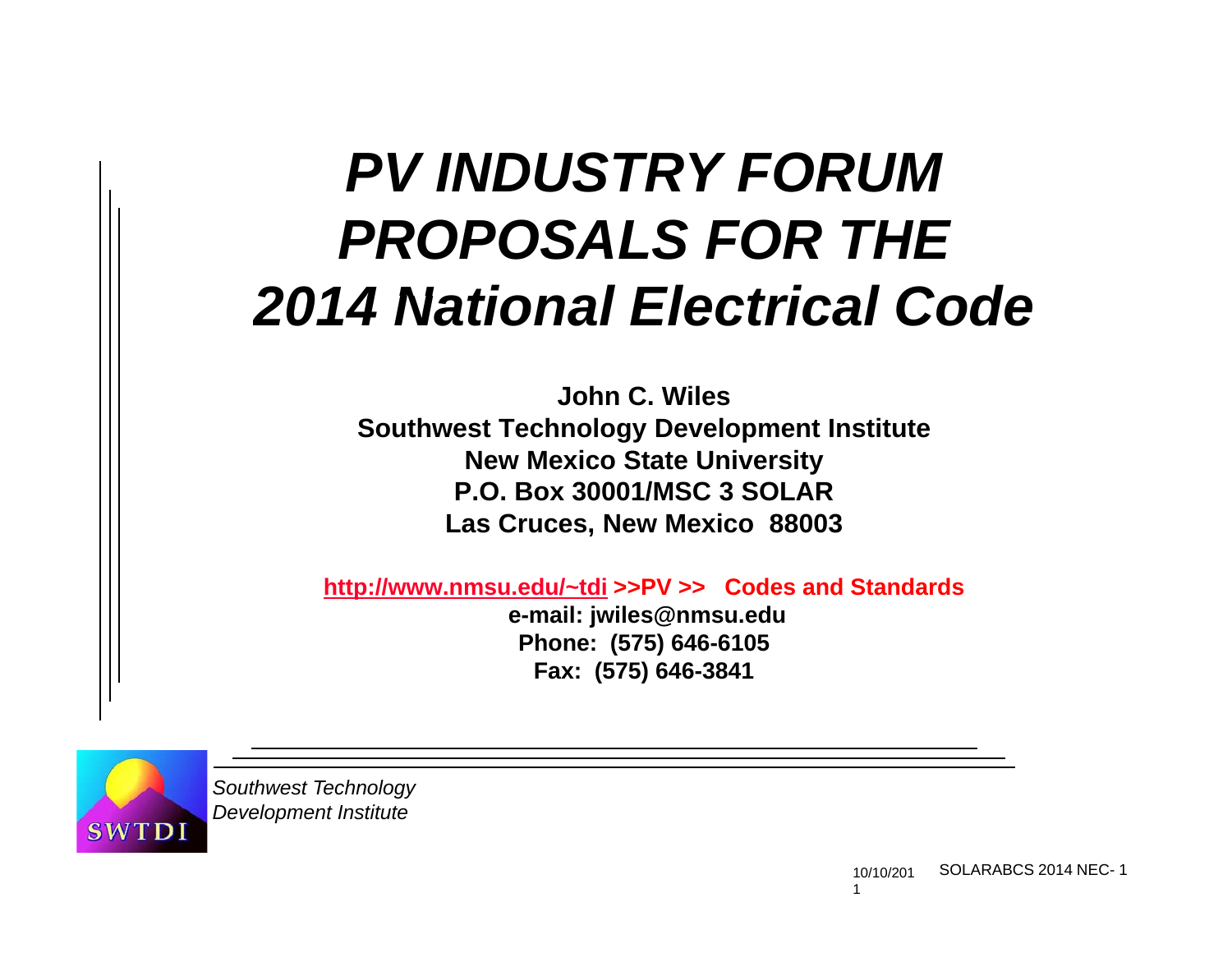## **55 PROPOSALS BEING SUBMITTED**

**27-28 O t b 2011 28 ctober** 

240.21: Protect current-limited sources properly

250.121: Combined EGC and GEC permitted for inverter grounding

310.15(B)(3): Correct ambient temperatures

690.1(A)Figure: Eliminate the blocking diodes

690.2/705.2: Utility-interactive Inverter, Stand-alone Inverter, Multimode Inverter

690.2: DC Combiner, Inverter input circuit, Inverter output circuit

690.4: Grammar, DC combiners and DC-to-DC converters listed

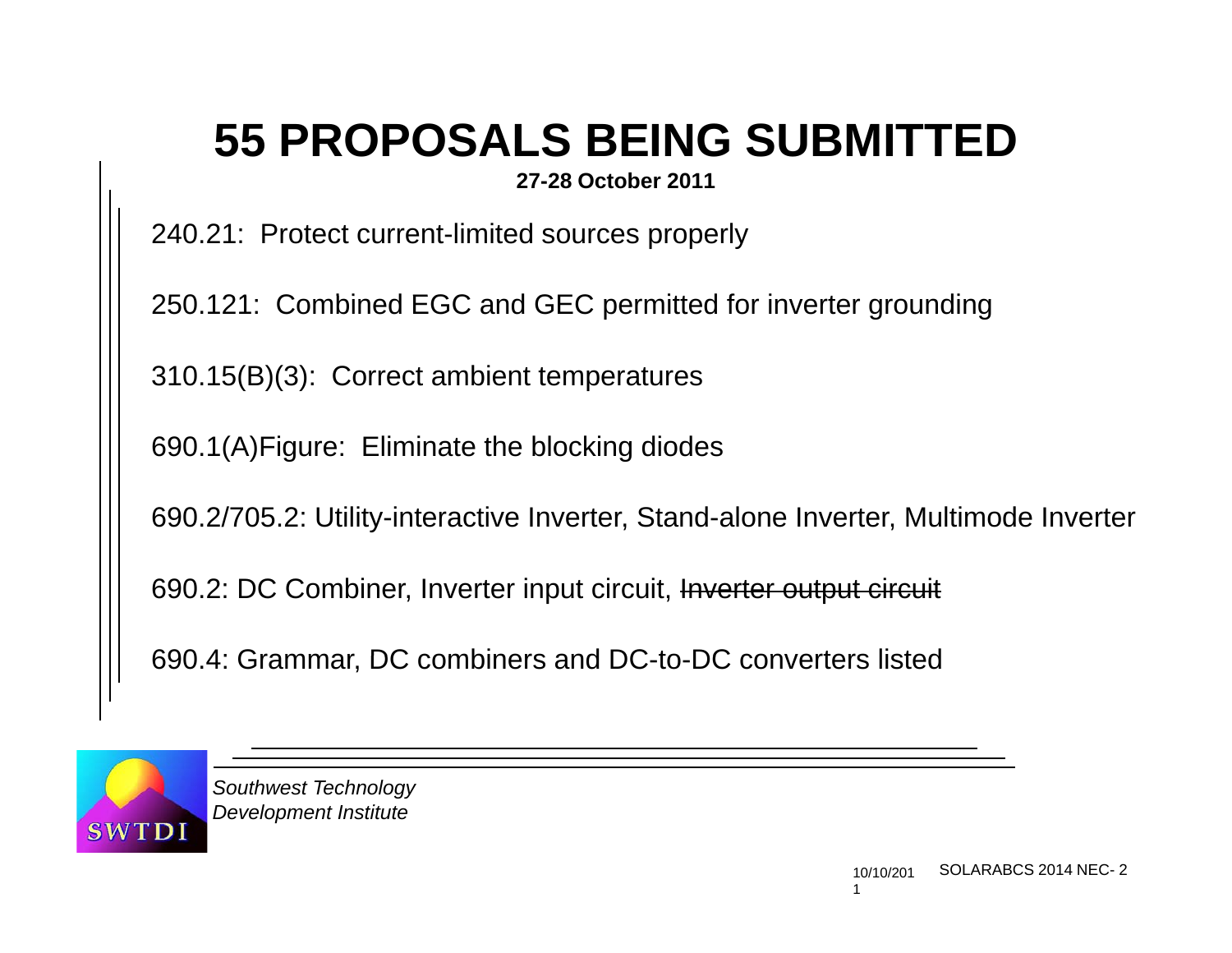690.5: Larger EGCs no help-no longer allowed

690.6(D): Ground fault protection no longer permitted on AC PV Modules 690.7(C): 1000 V systems—treat like 600 V system for voltage and currents 690.8(B)(2): Add terminal temperature estimation to ampacity calculations 690.9(A): Protect current limited sources (modules and inverters) properly 690.9(C): Correct standard overcurrent ratings 690.9(E): Ungrounded systems require two overcurrent devices per string 690.10(E): Corrected to match new definitions

TD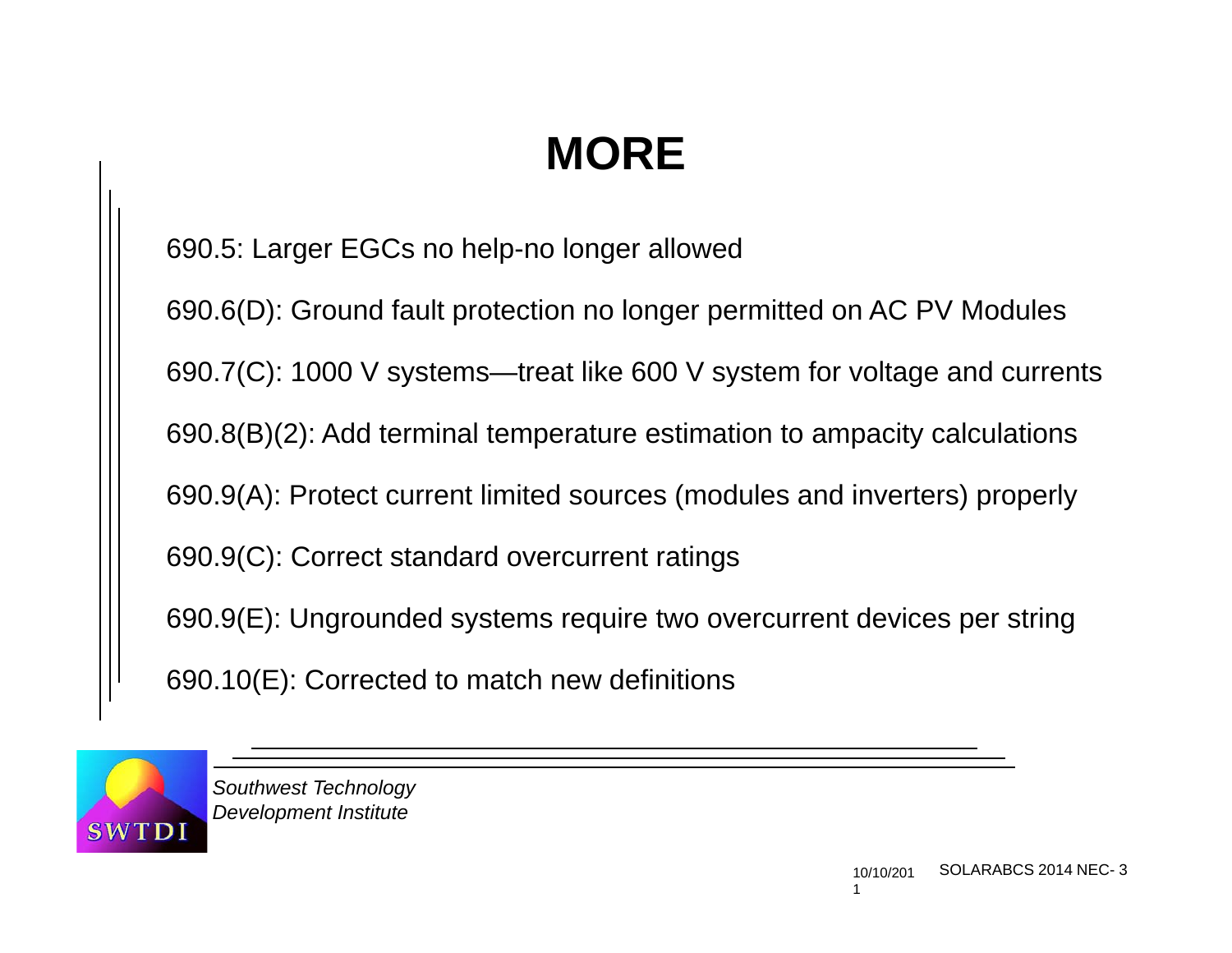690.13 EX2: Separate the maintenance disconnect

690.14: Substantial Revisions-ac and dc separated

690.15: Disconnect on DC Combiner output

690.16: Disco Close to fuse, 690.17 ref, IN. for inverters

690.17EX2: Power operated disconnects allowed

690.31(A) FPN: Barriers could be used to meet Code

690.31(B): Green markings permitted on array EGC-permits USE-2

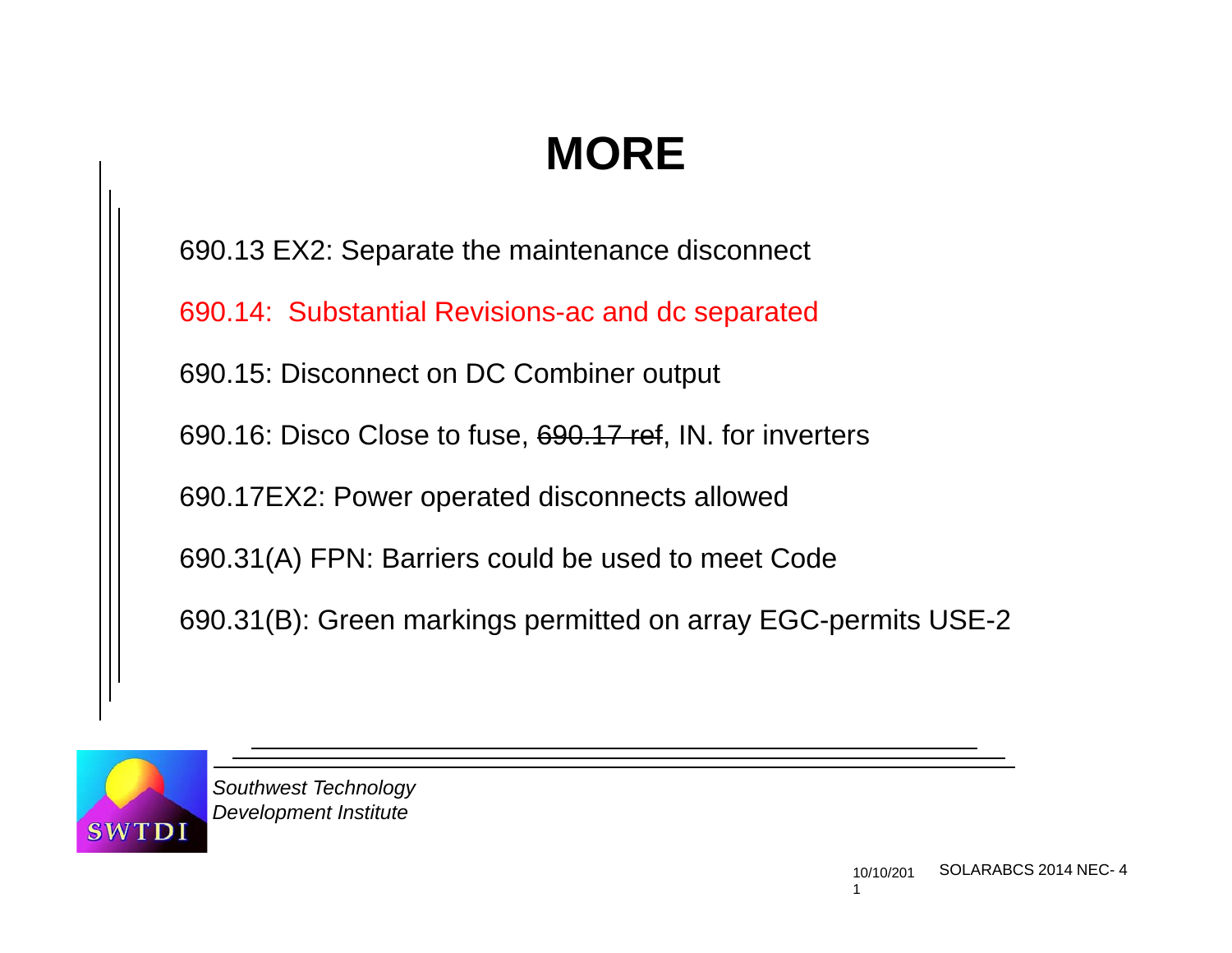690.31(E): Added "dc" for clarity

690.31(F): Code reference corrected

690.35(D): Added direct buried conductors

690.46: Permits solid equipment-grounding conductors in raceways

690.47(B): Permits ac equipment grounding to be used for dc equipment

690.51: Delete module marking requirements-covered by UL 1703

690.52: Delete AC Module marking requirements-covered by UL 1741

690.53(4): Clarifies system current marking requirements

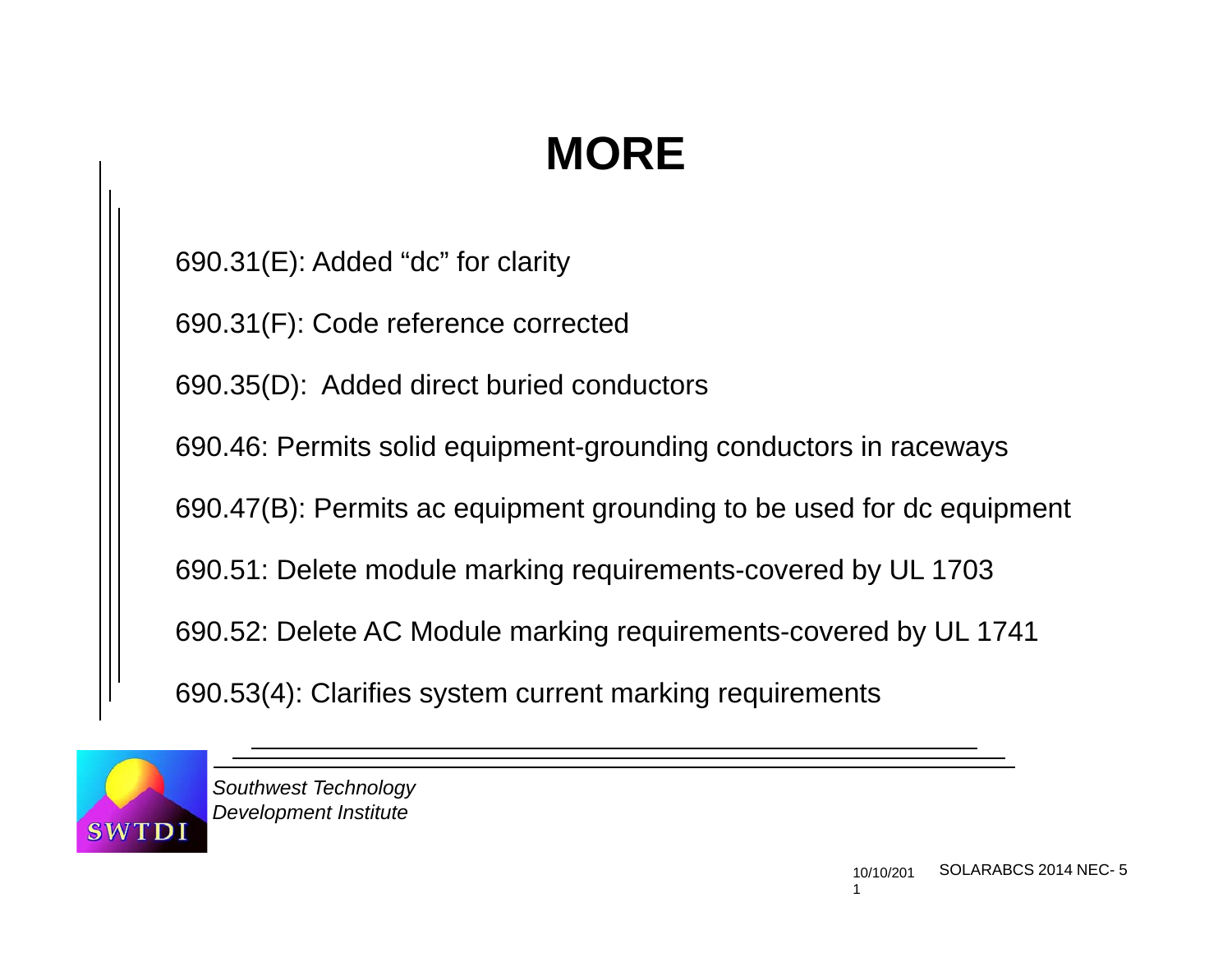690.66: DC-to-DC Power Converters-Install per instructions, not a module output

690.71(H): Locations for disconnects and overcurrent for energy storage

690.74(A): Correct Code reference.

690.80: Provides guidance on 1000 volt systems

705.3: Art 705 determines the requirements of Utility-interactive inverters

705.12(A): Specific requirements of supply side connections